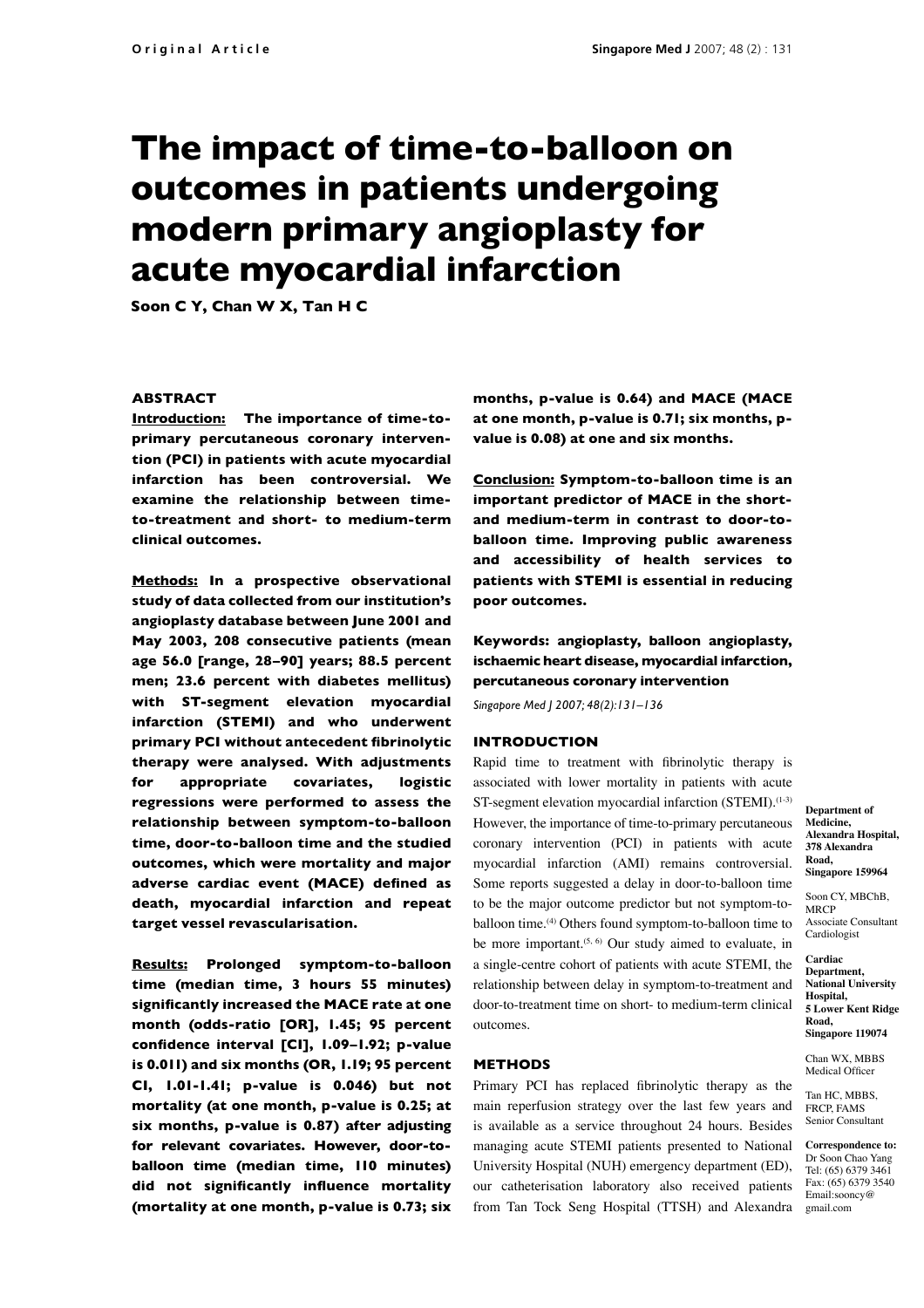

**Fig. 1** Cumulative frequency curves of symptom-to-balloon time.The median reperfusion time was 3 hours 55 minutes, and 3.6% of patients achieved reperfusion in < 2 hours.



**Fig. 2** Cumulative frequency curves of door-to-balloon time. The median door-to-balloon time was 110 minutes, and 34.7% of patients achieved a door-to-balloon time of < 90 minutes.

Hospital (AH), which are located approximately 12.4 km and 2.95 km away, respectively. In this prospective observational study, patients with acute STEMI, defined as a patient with chest pain history accompanied by electrocardiographical (ECG) evidence of ST-segment elevation of at least 0.1 mV (1 mm) in two or more ECG leads, were studied. Between June 2001 and May 2003, a total of 208 consecutive patients with STEMI who underwent primary PCI (without antecedent fibrinolytic therapy) were included.

Symptom-to-balloon time was defined as the interval between the time of patient's reported symptom(s) onset and time of first balloon inflation or device deployment. Door-to-balloon time was the interval between the time of patient registration at ED and time of first balloon inflation or device deployment. Regular office hours at NUH were from 0800 to 1730 hours, Mondays to Fridays, and 0800 to 1230 hours on Saturdays. Any other hours outside regular office hours were defined as after hours, and these include public holidays.

NUH used a comprehensive, computerised patient database system that included Emergency Database System (EMDS) and Computerised Patient Support System (CPSS). EMDS archives all patients' emergency admission records while CPSS is a comprehensive, stateof-the-art electronic medical records system containing case summaries, prescriptions, radiology and laboratory test results. Our catheterisation laboratory has also established its own database (4D Client, 4D Inc., San Jose, CA, USA, 1995–2004) to record all invasive cardiac percutaneous interventions performed since February 2001. All patients' demographics, detailed timeline including time of onset of chest pain, time of arrival at the hospital ("door" time), and time of first balloon inflation (or device deployment) during the primary angioplasty procedure ("balloon time"), were acquired from the above respective databases.

Patients were divided into several pre-specified groups, first by time from symptom onset to first balloon inflation, and then by door time to first balloon inflation. Baseline characteristics, mortality rates and major adverse cardiac event (MACE) rates were examined across these time categories. The primary endpoints of this analysis were mortality rate and MACE rate at one and six months post-event. MACE was defined as death, myocardial infarction and repeat target vessel revascularisation. Further analysis to examine the impact of door-to-balloon time of  $\langle 90 \rangle$  minutes versus  $\geq 90$  minutes within the same symptom-to-balloon time was performed. Nurse coordinators obtained clinical follow-up at one and six months by telephone contact and during any interim inpatient hospitalisations.

All statistical analyses were performed using Statistical Package for Social Sciences for Windows version 11.5 (SPSS Inc, Chicago, IL, USA). Univariate analysis was performed to compare patients' characteristics among the categories of symptom-to-balloon time and doorto-balloon time. Categorical variables were compared using chi-square/Fisher's exact test. Continuous variables were compared using ANOVA/Kruskal-Wallis test as appropriate. Logistic regressions were carried out to assess the relationship between symptom-to-balloon time, door-to-balloon time and the studied outcomes, with adjustments for appropriate covariates. Statistical significance was assumed if  $p < 0.05$ . Further analysis by comparing door-to-balloon time, in two groupings of < 90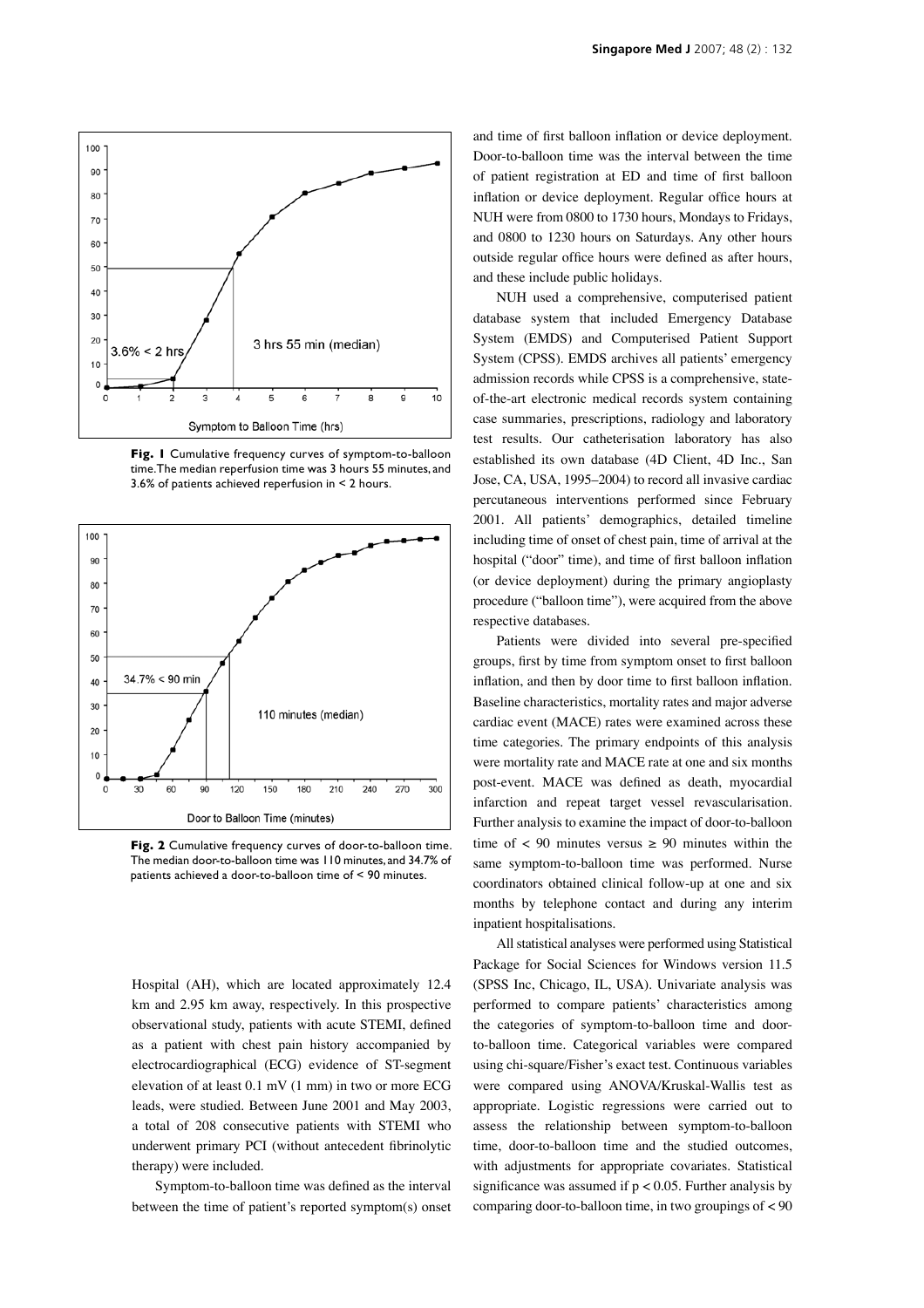| <b>Baseline variables</b>   | Symptom-to-balloon time |                        |                       |                         |         |
|-----------------------------|-------------------------|------------------------|-----------------------|-------------------------|---------|
|                             | $<$ 2 hours<br>$(n=7)$  | 2-4 hours<br>$(n=100)$ | 4–6 hours<br>$(n=48)$ | $> 6$ hours<br>$(n=39)$ | p-value |
| % of total patients         | 3.6%                    | 51.6%                  | 24.7%                 | 20.1%                   | N/A     |
| Age $\leq 70$ years         | 7 (100%)                | 87 (87%)               | 39 (81.3%)            | 34 (87.2%)              | 0.537   |
| Age (years) (mean $\pm$ SD) | $50.1 \pm 8.3$          | $54.3 \pm 12.3$        | $59.3 \pm 11.5$       | $57.5 \pm 10.6$         | 0.042   |
| Men                         | 7 (100%)                | 92 (92%)               | 41 (85.4%)            | 33 (84.6%)              | 0.391   |
| Diabetes mellitus           | $0(0\%)$                | 19 (19%)               | 13(27.1%)             | 13(33.3%)               | 0.124   |
| Hypertension                | 3(42.9%)                | 49 (49%)               | 28 (58.3%)            | 24 (61.5%)              | 0.454   |
| Smoking status              |                         |                        |                       |                         | 0.927   |
| Current smoker              | 3(42.9%)                | 51 (51%)               | 23 (47.9%)            | 20(51.3%)               |         |
| Ex-smoker                   | 1(14.3%)                | $10(10.0\%)$           | 8(16.7%)              | 4(10.3%)                |         |
| Prior CABG                  | $0(0\%)$                | 1(1%)                  | $0(0\%)$              | $0(0\%)$                | 1.000   |
| Prior MI                    | 2(28.6%)                | 7(7%)                  | 3(6.3%)               | 5(12.8%)                | 0.159   |
| Anterior wall infarction    | 4(57.1%)                | 60 (60%)               | 28 (58.3%)            | 19 (48.7%)              | 0.407   |
|                             |                         |                        |                       |                         |         |

#### **Table I. Baseline variables by symptom-to-balloon time.**

NB: 14 (6.7%) missing data

# **Table II. Baseline variables by door-to-balloon time.**

| <b>Baseline variables</b>   |                                 | Door-to-balloon time                 |                                |         |  |  |  |
|-----------------------------|---------------------------------|--------------------------------------|--------------------------------|---------|--|--|--|
|                             | $0$ to $<$ 90 minutes<br>(n=69) | $90$ to $<$ 180 minutes<br>$(n=101)$ | $\geq$ 180 minutes<br>$(n=29)$ | p-value |  |  |  |
| % of total patients         | 35%                             | 51%                                  | 14%                            | N/A     |  |  |  |
| Age $\leq 70$ years         | 64 (92.8%)                      | 83 (82.2%)                           | 25 (86.2%)                     | 0.141   |  |  |  |
| Age (years) (mean $\pm$ SD) | $54.2 \pm 10.3$                 | $56.3 \pm 12.6$                      | $58.9 \pm 13.3$                | 0.251   |  |  |  |
| Men                         | 65 (94.2%)                      | 87 (86.1%)                           | 26 (89.7%)                     | 0.243   |  |  |  |
| Diabetes mellitus           | 13(18.8%)                       | 23 (22.8%)                           | 10(34.5%)                      | 0.244   |  |  |  |
| Hypertension                | 35 (50.7%)                      | 54 (53.5%)                           | 15(51.7%)                      | 0.938   |  |  |  |
| Smoking status              |                                 |                                      |                                | 0.636   |  |  |  |
| Current smoker              | 35 (50.7%)                      | 51 (50.5%)                           | 12(41.4%)                      |         |  |  |  |
| Ex-smoker                   | 7(10.1%)                        | 11(10.9%)                            | 6(20.7%)                       |         |  |  |  |
| Prior CABG                  | $0(0\%)$                        | (1%)                                 | $0(0\%)$                       | 1.000   |  |  |  |
| Prior MI                    | 3(4.3%)                         | 9(8.9%)                              | 6(20.7%)                       | 0.036   |  |  |  |
| Anterior wall infarction    | 34 (49.3%)                      | 62(61.4%)                            | 18(62.1%)                      | 0.300   |  |  |  |

NB: 9 (4.3%) missing data

minutes versus  $\geq 90$  minutes, was performed by adjusting for symptom-to-balloon time.

## **RESULTS**

The demographical and clinical characteristics of 208 patients by time-to-balloon are shown in Tables I and II. The ethnic composition of patients was Chinese (65%), Indian (18%), Malay (15%) and others (2%). Patients were predominantly male (89%) and aged younger than 70 years (86%). The majority of patients were presented directly to NUH (87%), with transfers from TTSH (10%) and AH (3%) making up the balance. Two-thirds of patients (65%) arrived at the hospitals during regular office hours.

The median symptom-to-balloon and door-to-balloon times were 3 hours 55 minutes and 110 minutes, respectively (Figs. 1–2). Only 3.6% of patients achieved a time to reperfusion of less than two hours after symptom onset. 34.7% of patients achieved a door-to-balloon time of less than 90 minutes. Patients with longer ischaemic times were older, more often suffering from diabetes mellitus and hypertension. Cardiogenic shock was present in 16 (7.7%) patients. The vessels responsible for acute STEMI were the left anterior descending artery (57%), right coronary artery  $(34%)$  and circumflex artery  $(9%)$ . Adjuvant therapeutics administered included coronary stenting (97%), glycoprotein IIb/IIIa inhibitors (47%), thrombectomy device (40%) and distal protection device (10%).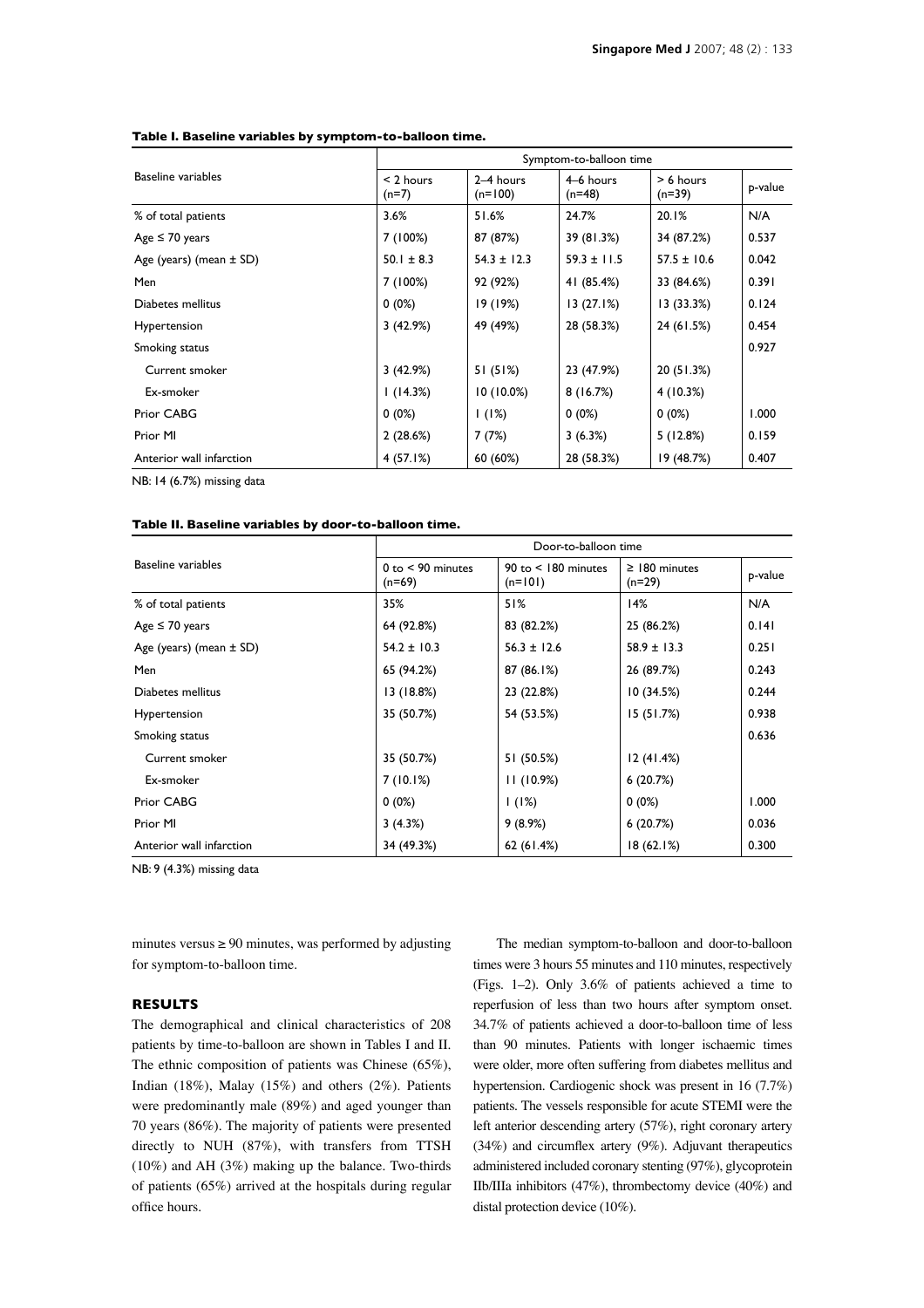|             | Symptom-to-balloon time           |                              |                                                  |                             |               |                           |         |
|-------------|-----------------------------------|------------------------------|--------------------------------------------------|-----------------------------|---------------|---------------------------|---------|
| Variables   | < 120 minutes<br>$(n=7)$          | 120-240 minutes<br>$(n=100)$ |                                                  | 240-360 minutes<br>$(n=48)$ |               | > 360 minutes<br>$(n=39)$ | p-value |
| One month   |                                   |                              |                                                  |                             |               |                           |         |
| Death       | 0                                 | 6(6.2%)                      |                                                  | 5(10.6%)                    |               | 5(12.8%)                  | 0.250   |
| <b>MACE</b> | 0                                 | 6(6.2%)                      |                                                  | 5(10.6%)                    |               | 6(15.4%)                  | 0.318   |
| Six months  |                                   |                              |                                                  |                             |               |                           |         |
| Death       | 0                                 | 8(8.5%)                      |                                                  | 5(11.1%)                    |               | 6(15.8%)                  | 0.556   |
| <b>MACE</b> | 0                                 | 9(9.6%)                      |                                                  | 8(17.8%)                    |               | 9(23.7%)                  | 0.115   |
|             | Door-to-balloon time              |                              |                                                  |                             |               |                           |         |
|             | $0$ to $<$ 90 minutes<br>$(n=69)$ |                              | $90$ to $<$ 180 minutes<br>$(n=101)$<br>$(n=29)$ |                             | > 180 minutes | p-value                   |         |
| One month   |                                   |                              |                                                  |                             |               |                           |         |
| Death       | 3(4.4%)                           |                              | 9(9.2%)                                          |                             | 5(17.2%)      |                           | 0.119   |
| <b>MACE</b> | 3(4.4%)                           |                              | 10(10.2%)                                        |                             | 5(17.2%)      |                           | 0.121   |
| Six months  |                                   |                              |                                                  |                             |               |                           |         |
| Death       | 3(4.5%)                           |                              | 10(10.5%)                                        |                             | 7(25%)        |                           | 0.013   |
| <b>MACE</b> | 5(7.6%)                           |                              | 14(14.7%)                                        |                             | 8(28.6%)      |                           | 0.029   |

#### **Table III. One- and six-month clinical outcomes.**

**Table IV. One- and six-month clinical outcomes by symptom-to-balloon time.**

|             |           | Symptom-to-balloon time |                                                                                                                                                  |          |  |
|-------------|-----------|-------------------------|--------------------------------------------------------------------------------------------------------------------------------------------------|----------|--|
|             |           | Mean (SD) (hours)       | Odds-ratio (95% CI)                                                                                                                              | p-value* |  |
| One month   |           |                         |                                                                                                                                                  |          |  |
| Death       | Yes       | 5.06(2.48)              | 1.20(0.88, 1.64)                                                                                                                                 | 0.250    |  |
|             | <b>No</b> | 4.86(3.26)              | 6.08(4.81)<br>1.45(1.09, 1.92)<br>4.76 (2.99)<br>4.96(2.40)<br>$1.03$ (0.70, 1.53)<br>4.85(3.28)<br>5.92(4.16)<br>1.19(1.01, 1.41)<br>4.68(2.98) |          |  |
| <b>MACE</b> | Yes       |                         |                                                                                                                                                  | 0.011    |  |
|             | <b>No</b> |                         |                                                                                                                                                  |          |  |
| Six months  |           |                         |                                                                                                                                                  |          |  |
| Death       | Yes       |                         |                                                                                                                                                  | 0.867    |  |
|             | <b>No</b> |                         |                                                                                                                                                  |          |  |
| <b>MACE</b> | Yes       |                         |                                                                                                                                                  | 0.046    |  |
|             | <b>No</b> |                         |                                                                                                                                                  |          |  |

\*Covariates adjusted

Mortalities at one and six months were 8.2% and 9.6%, respectively, while MACE at one and six months were 8.7% and 13.0%, respectively. The one-month mortality reduced to 4.7% if cardiogenic shock patients were excluded. Mortality and MACE rates were both consistently escalating with longer symptom-to-balloon and door-to-balloon times (Table III) despite not achieving statistical significance. A longer symptom-to-balloon time was a significant predictor of MACE events at one month (odds ratio  $[OR]$ , 1.45; 95% confidence interval  $[CI]$ , 1.09–1.92;  $p = 0.011$ ) and six months (OR, 1.19; 95% CI 1.01–1 .41;  $p = 0.046$ ) but not mortality, after adjusting for baseline confounding variables (Tables IV and V). Door-to-balloon time, however, did not demonstrate any statistically significant impact on outcomes after logistic regression. Baseline covariates incorporated in the multivariate analyses included age, multivessel disease and cardiogenic shock.

Additional analysis by examining the impact of different door-to-balloon time of  $< 90$  minutes versus  $\geq 90$ minutes within the same symptom-to-balloon time revealed no significant difference for one-month mortality (OR, 1.22; 95% CI, 0.05–29.25;  $p = 0.902$ ), six-month mortality (OR, 2.66; 95% CI, 0.16–43.27; p=0.493), one-month MACE (OR, 2.02; 95% CI, 0.10–40.87, p = 0.648) and sixmonth MACE (OR, 2.28; 95% CI, 0.49–10.67; p=0.294).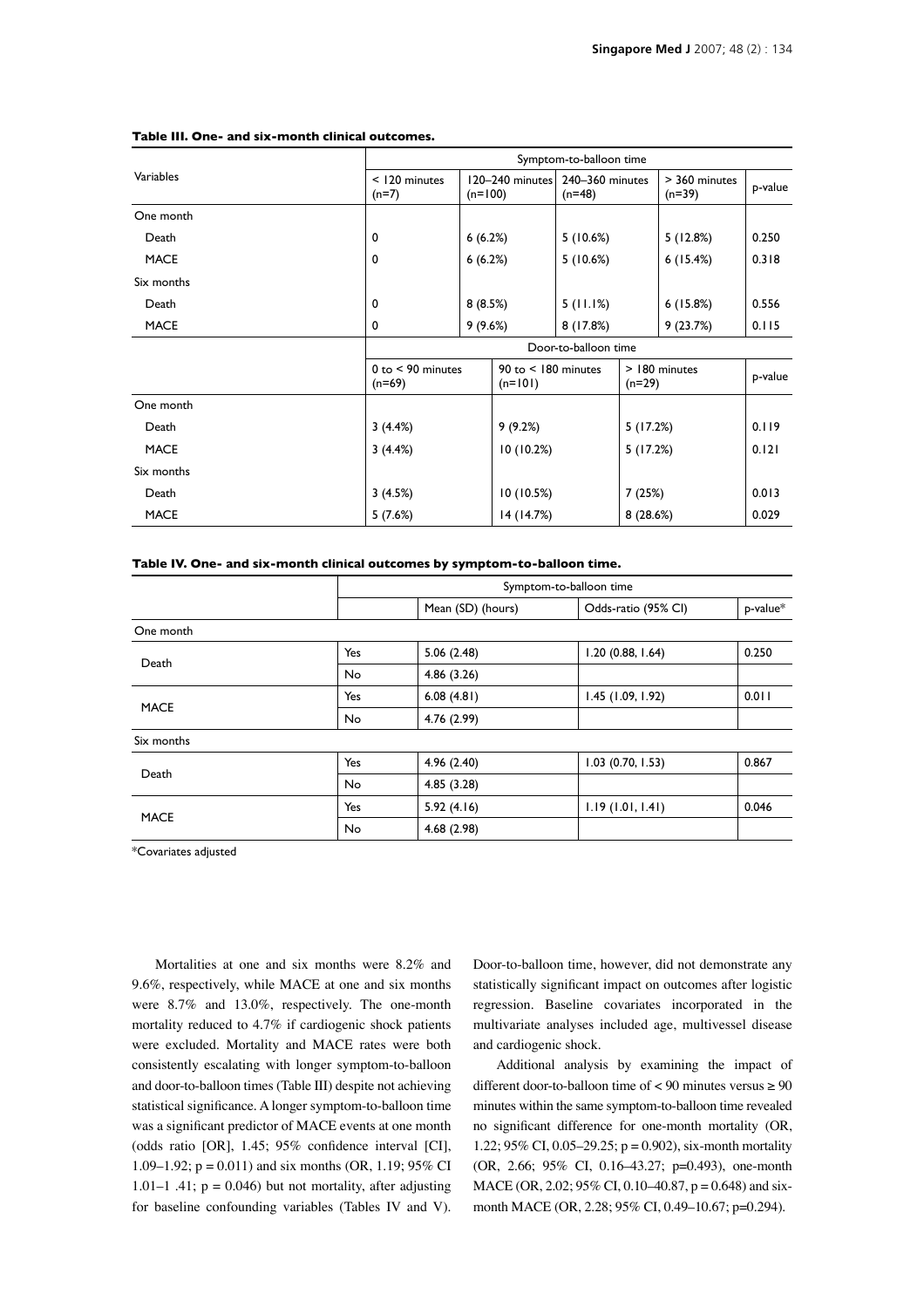|             |                                                                                | Door-to-balloon time |                     |          |  |
|-------------|--------------------------------------------------------------------------------|----------------------|---------------------|----------|--|
|             |                                                                                | Mean (SD) (minutes)  | Odds-ratio (95% CI) | p-value* |  |
| One month   |                                                                                |                      |                     |          |  |
| Death       | Yes                                                                            | 141.88 (71.81)       | 1.00(0.98, 1.02)    | 0.728    |  |
|             | 121.67(60.11)<br><b>No</b><br>142.17 (69.68)<br>Yes<br>1.00(0.98, 1.02)<br>No. |                      |                     |          |  |
| <b>MACE</b> |                                                                                |                      |                     | 0.711    |  |
|             |                                                                                | 121.53 (60.25)       |                     |          |  |
| Six months  |                                                                                |                      |                     |          |  |
| Death       | Yes                                                                            | 149.80 (74.72)       | $1.01$ (0.98, 1.03) | 0.639    |  |
|             | <b>No</b>                                                                      | 120.49 (59.59)       |                     |          |  |
| <b>MACE</b> | Yes                                                                            | 141.32(74.16)        | $1.01$ (0.99, 1.02) | 0.082    |  |
|             | No                                                                             | 119.49(59.13)        |                     |          |  |

**Table V. One- and six-month cumulative clinical outcomes by door-to-balloon time.**

\*Covariates adjusted

## **DISCUSSION**

The main finding of our study is that among patients with STEMI undergoing modern mechanical reperfusion, delay in time from symptom onset to balloon is an important predictor of poor outcome. The association between increased duration of coronary vessel occlusion and degree of myocardial necrosis has been well characterised in animal models. $(7)$  Therefore, late reperfusion is expected to result in poor flow, less myocardial salvage and thus suboptimal cardiovascular outcomes, even after optimal mechanical reperfusion. In other words, the extent of infarct size could be reduced significantly if the occlusion was interrupted and coronary blood flow restored.

However, Zijlstra et al $^{(8)}$  reported that mortality increased linearly with time delay only in patients treated with fibrinolytics, whereas it was relatively stable in patients treated by primary angioplasty. This surprise finding could potentially be explained by the fact that only  $50\% -60\%$  of patients treated with fibrinolytic agents achieved the important end-point of angiographically normal flow,  $(9,10)$  compared to  $93\% - 96\%$  of patients treated with primary PCI.<sup>(11,12)</sup> Nevertheless, evidence is gradually mounting that time to reperfusion is just as important in primary angioplasty, as it is in fibrinolytic therapy.(6,13,14) In our cohort of 208 patients with STEMI undergoing primary angioplasty, our findings support the prognostic role of early restoration of myocardial perfusion.

The fact that only 3.6% of patients achieved a symptom-to-balloon time of less than two hours raised the need for further awareness and education. Merely 35% of our patients achieved a door-to-balloon time of less than 90 minutes in accordance to the recommendation of American College of Cardiology/American Heart Association (ACC/AHA) guidelines for the management of AMI.<sup>(15)</sup> These findings highlight the many opportunities in our current myocardial infarction management pathway that can be improved. The importance of public education to facilitate the early recognition of alarming cardiac symptoms could not be emphasised more.

Our finding that two-thirds of patients presented during office hours (0800 to 1700, Mondays to Fridays, 0800 to 1230 Saturdays) suggests the possibility that late presentation may have occurred as a consequence of inaccessibility to medical facilities during after hours and weekends. This factor could have partially contributed to considerable delay in the recognition of AMI. Despite not reaching statistical significance, our results demonstrate consistent increased mortality and MACE with longer delays for both symptom-to-balloon and door-to-balloon times (Table III). The strong correlation would translate into a likely positive association for both variables in predicting AMI outcomes. In addition, both symptomto-balloon and door-to-balloon times did not predict mortality after adjustment for significant covariates in our study (Tables IV and V). Nonetheless, symptom-toballoon time has shown positive association with MACE at both one and six months. These findings are most likely explained by the limitation of a small sample size with low mortality rates. A larger sample size may be required to attain the power for differences to be detected. The major limitation of our study is the subjective and retrospective nature of symptom onset time as reported by our patients. Besides, the reported times of symptom onset were subjected to uncertainties in view of the language barriers in a multiracial society as Singapore. Missing data were 6.7% and 4.3% for symptom-to-balloon and door-to-balloon times, respectively.

Reducing symptom-to-door and door-to-balloon times can shorten symptom-to-balloon time. Educating both the